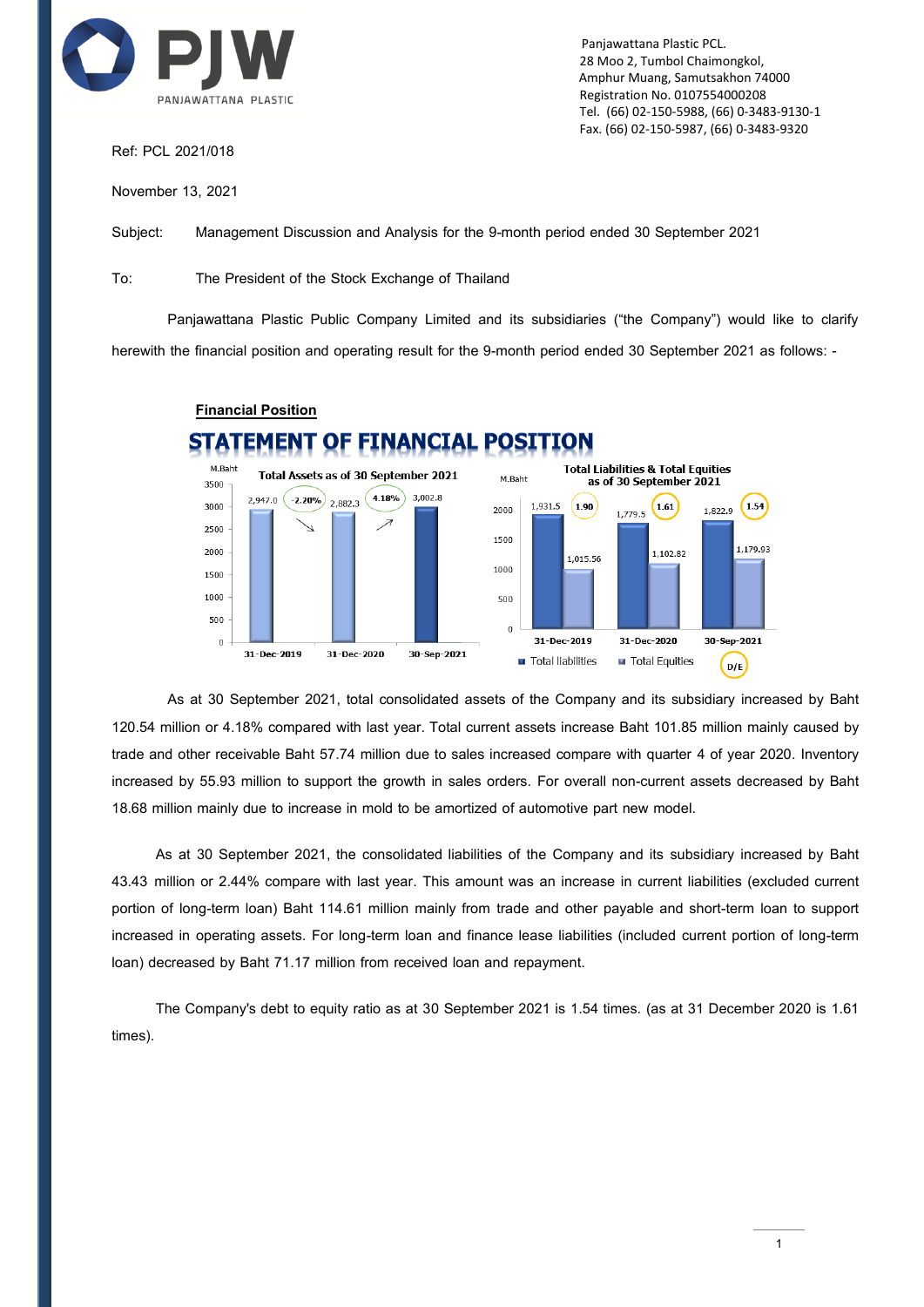

were as follows: -

 Panjawattana Plastic PCL. 28 Moo 2, Tumbol Chaimongkol, Amphur Muang, Samutsakhon 74000 Registration No. 0107554000208 Tel. (66) 02-150-5988, (66) 0-3483-9130-1 Fax. (66) 02-150-5987, (66) 0-3483-9320

## **Operating result**



## The consolidated net profit of the Company and its subsidiary for the period 3-month ended 30 September 2021 was Baht 30.91 million, increased by Baht 14.85 million compare with same quarter of last year. The main reasons

- 1. The consolidated sales increased by Baht 91.42 million or 13.80% because in the 2<sup>nd</sup>–3<sup>rd</sup> quarter of the previous year, the situation of COVID-19 and the government's epidemic control measures have a huge impact on the automotive and lubricant packaging industry. In the beginning of 2021, sales have recovered to almost normal levels. However, the new wave of the epidemic in 2021 led to a slowdown in sales of the automotive parts and lubricant packaging segment in this quarter. For sales of packaging for milk and milk yogurt increased due to sales of new products. For business in China, sales grew for more than 20%.
- 2. The consolidated gross profit margin was 17.8%, increased from last year at 17.4% due to price of plastic resins, the main raw material, had continued to rise since the beginning of 2021. In addition, the company has additional costs to deal with the new Covid-19 situation, including costs related to making bubbles and seals, expenses related to the company's field hospitals, COVID test kits and vaccinations, etc. However, the company has managed to control production costs more efficiently and could reduce process loss to maintain a gross margin level.
- 3. The consolidated net profit was 4.1%, increased from same quarter of last year at net profit 2.4% due to administrative cost and financial costs decreased from same quarter of last year which is due to an increase in revenue and efficiency in expense control.

## NG RESULT: 3 MONTHS